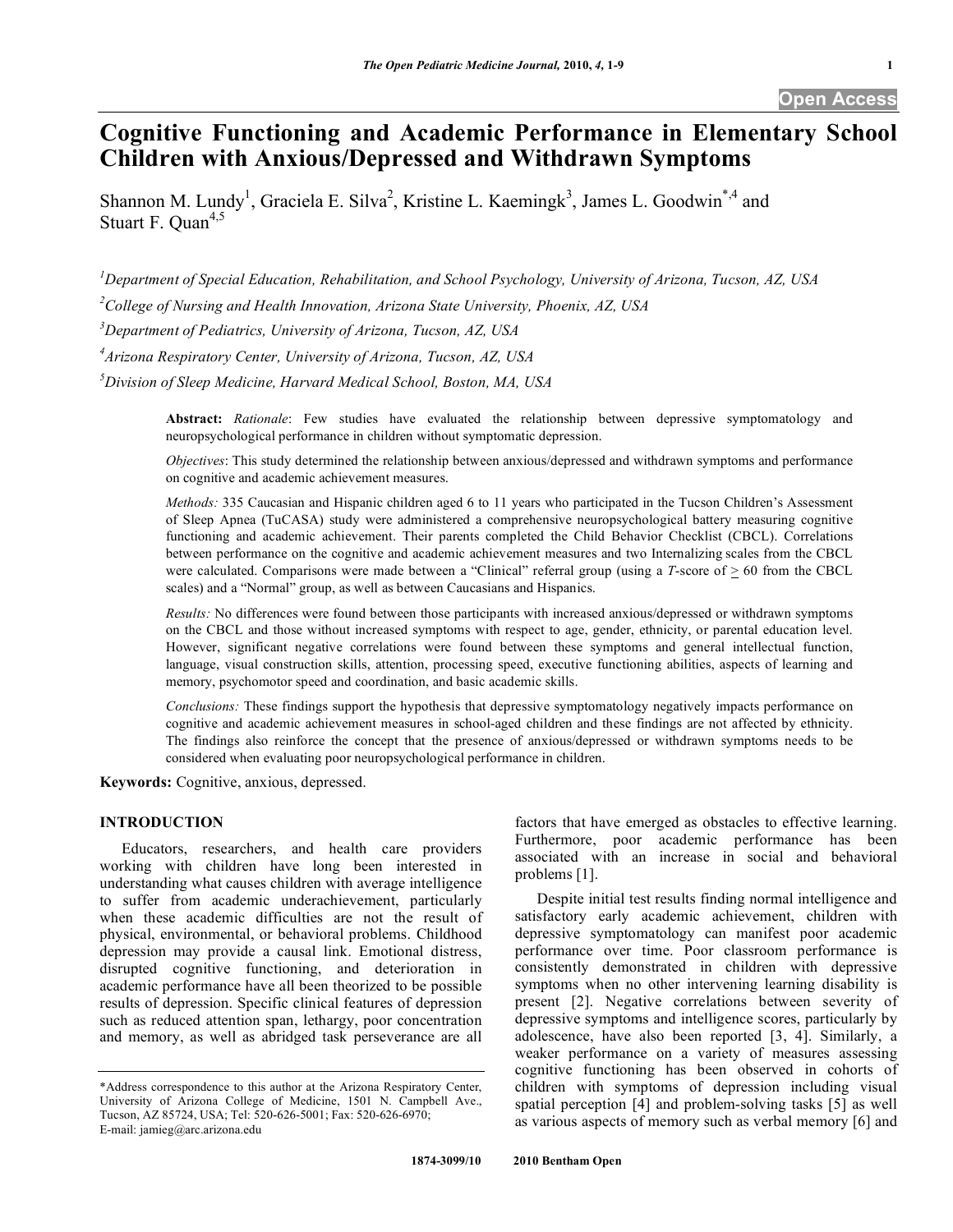list learning tasks [7, 8], working memory [9], short-term memory processing and immediate recall [6, 10], and metamemory [8]. Likewise, slowed cognitive response time [11], decreased motor speed [2, 9, 12], and poor coordination [4, 13] have been reported. These children have also exhibited a weaker performance on academic achievement measures including mathematics and knowledge clusters [14] and reading abilities [15]. In addition, behavioral manifestations of depression including attention difficulties [4, 16-19], poor concentration and motivation [12, 19, 20], and behavior problems [4] have been observed.

 Although previous studies have linked depressive symptomatology to subsequent poor academic achievement, there is also some evidence to suggest that academic problems result in the development of depression caused by negative reinforcement from parents, peers, and teachers. Whether depressive symptoms are primary or secondary, children with depression manifest poor self-esteem, and consequently, have lower expectations of themselves, further contributing to weaker academic performance.

 Overall, the literature suggests that depressive symptoms appear to have considerable predictive power with respect to cognitive functioning, academic performance, and overall emotional adjustment. However, most studies have used clinically derived cohorts with greater severity of depressive symptomatology including in-patients [6-8, 10, 14] and/or children being treated for depression [1-5, 15]. Thus, there have been relatively few studies that have been performed in a general population of children who have not been selected for depressive symptoms alone.

 The TuCASA study is a prospective observational cohort study of Caucasian and Hispanic elementary school aged children designed to determine the incidence and prevalence of sleep disordered breathing (SDB) and to assess its impact on a variety of cognitive and physiologic outcomes. Inasmuch as the participants were not selected on the basis of the presence or absence of psychopathology, it potentially provides a means of determining the association between depression, and cognitive functioning and academic achievement, in a general population of children as well as to assess whether there are differences between Caucasians and Hispanics. We hypothesized that children with depressive symptoms as defined by elevated scores on the Anxious/Depressed and Withdrawn Internalizing scales from the CBCL would have weaker performances on a variety of neuropsychological measures than children without these symptoms, and that the impact of depressive symptomatology would differ between Caucasians and Hispanics.

#### **MATERIALS AND METHODOLOGY**

#### **Participants**

 Participants were 335 children who took part in the initial examination of the TuCASA study. Participants underwent an unattended home polysomnogram (PSG) and completed a cognitive evaluation and behavioral assessment. A detailed description of the recruitment and enrollment of the TuCASA cohort has been previously published [21]. Briefly, Hispanic and Caucasian children ages 6 to 11 were recruited from a large public school district (Tucson Unified School

District, TUSD) between 1999-2003. TUSD has a population representative of children living in Southern Arizona. The University of Arizona Human Subjects Committee and the TUSD Research Committee approved the TuCASA study. At the time of initial contact, parents of children in participating schools were asked to complete a short screening questionnaire inquiring about sleep habits related to bedtime behaviors that could be attributable to breathing problems during sleep. Additionally, parents were asked to provide contact information if they would allow study personnel to call them for further participation. Approximately 33% ( $n = 2327/7055$ ) of the families who were sent questionnaires returned them, and of those families,  $52\%$  (n = 1210) provided their contact information [21]. During a phone screening, parents were asked about their child's medical history to see if the child qualified for the study. Children with a parent-reported history of asthma or respiratory disorders, head injury with loss of consciousness, formally diagnosed attention deficit hyperactivity disorder (ADHD), learning disabilities or developmental disorders (including mental retardation), and other major medical conditions were excluded from the study. Children with known sleep problems, previous tonsillectomies, or who regularly took stimulant medication for ADHD were also excluded. All parents provided IRBapproved parental consent and the children completed assent forms before participating in the study.

 Neuropsychological evaluations were conducted approximately one month after the PSG and evaluators were blinded to PSG findings. Parents finished a behavioral assessment by completing the CBCL for Ages 6-18 [22] at the time of their child's neuropsychological evaluation. Children who did not speak English were excluded from this portion of the TuCASA study since evaluation measures were only appropriate for English speakers. Approximately 95% ( $n = 343$ ) of children who completed PSG studies also participated in the neuropsychological and behavioral assessment portion of the study. Evaluations were conducted in the Pediatric Neuropsychology Clinic at the University of Arizona. Families were compensated \$25.00 for participation and parking fees were paid.

#### **Neuropsychological Test Battery**

 The measures administered to the children were completed in a fixed order. The Wechsler Abbreviated Scale of Intelligence (WASI) [23], a brief and reliable measure of global intellectual function, was used to facilitate characterization of the study participants by obtaining measures of Full Scale IQ (Full Four IQ), Verbal IQ, and Performance IQ. The WASI uses age-based standard scores for composites, with a mean of 100 and standard deviation of 15; higher scores indicate better performance.

 Language was assessed with the Vocabulary subtest from the WASI, a task requiring the subject to provide verbal definitions of words. Visual construction skills using colored blocks were evaluated with the Block Design subtest from the WASI.

 Executive function abilities were evaluated using measures that require attention and higher order problem solving. More specifically, Similarities and Matrix Reasoning subtests from the WASI were administered as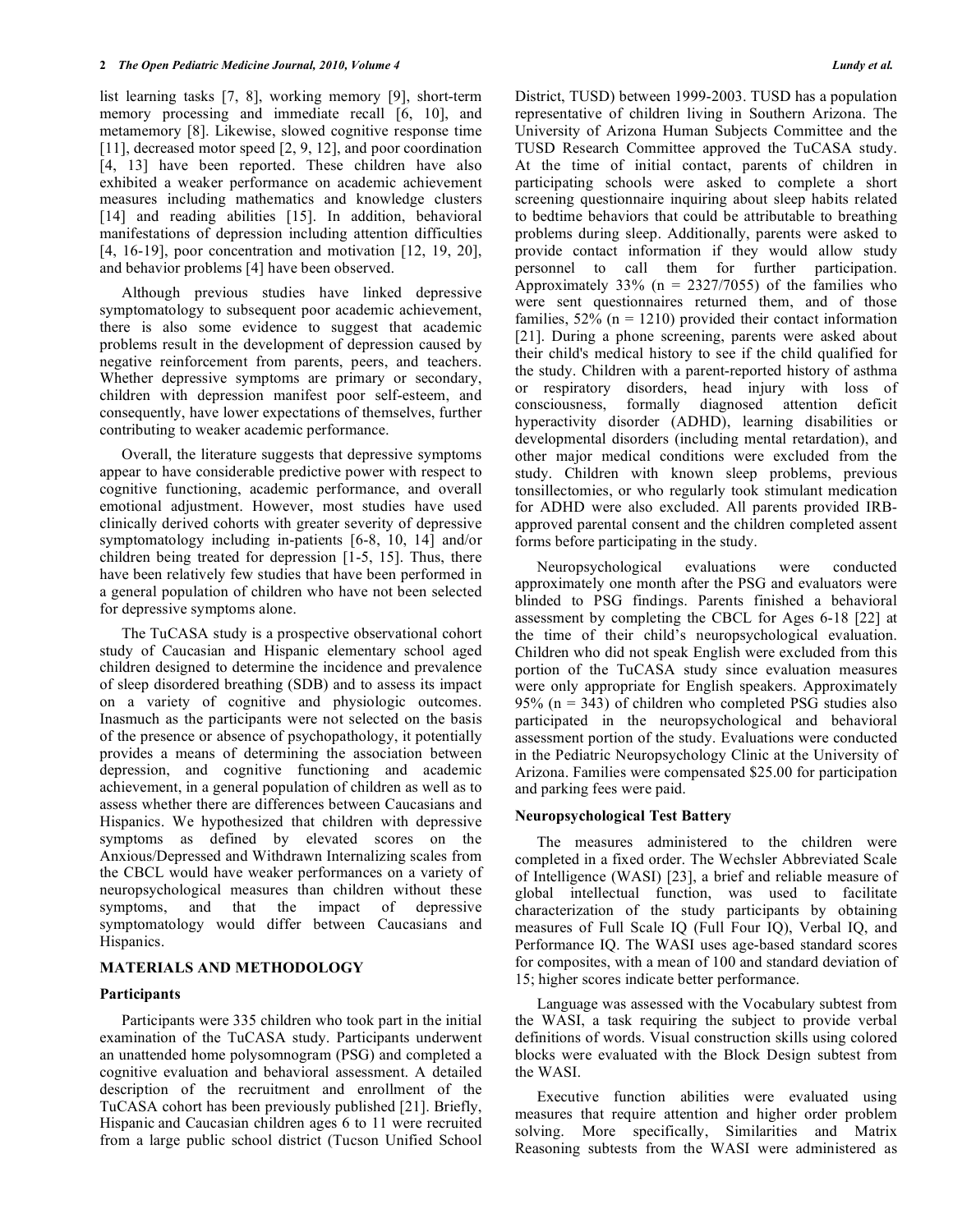they require superordinate concept formation and the completion of abstract visual spatial patterns, respectively. Individual WASI subtests use age-based *T*-scores, with a mean of 50 and a standard deviation of 10; higher scores indicate better performance. In addition, Trail Making Part A and Trail Making Part B [24] were used to assess executive function skills as they require conceptual tracking and rapid set-shifting ability by connecting consecutive numbers and numbers and letters in an alternating sequence, respectively. The Trail Making tests use age-corrected *z* scores, which have a mean of 0 and standard deviation of 1; lower scores indicate faster completion time. Animal Fluency from the Controlled Oral Word Association Task [25], a semantic fluency task in which children were asked to name as many animals as possible in a minute, was also administered to assess executive function abilities. Animal Fluency uses an age-corrected *z* score with a mean of 0 and standard deviation of 1; on this measure a higher score indicates better fluency (i.e., more animals named).

 The Children's Auditory Verbal Learning Test-2 (CAVLT-2) [26] was administered to assess verbal learning of and memory for novel information learned within the evaluation setting. This multi-trial word list learning task provides age based standard scores, with a mean of 100 and standard deviation of 15; higher scores indicate better performance for each of the following: five list learning trials, overall learning across trials (Level of Learning), recall of a second word list (Interference Trial) presented after the learning trials, immediate and delayed recall of the original list, and a recognition of the list.

 Attention and processing speed were evaluated with Digit Span, Coding, and Symbol Search subtests from the Wechsler Intelligence Scale for Children-Third Edition [27]. The WISC-III subtests use age-based scaled scores, with a mean of 10 and a standard deviation of 3; higher scores indicate better performance.

 Psychomotor speed and coordination were assessed with the Purdue Pegboard [28]. The Purdue Pegboard uses agecorrected *z* scores which have a mean of 0 and standard deviation of 1; lower scores indicate faster completion time.

 The Woodcock-Johnson Psycho-Educational Battery-Revised Tests of Achievement (WJ-R) [29] academic achievement measures were used to assess learning of and memory for academic information learned prior to and outside of the evaluation setting. The WJ-R uses age-based standard scores with a mean of 100 and standard deviation of 15; higher scores indicate better performance. Letter-Word Identification assesses letter and single word reading. Applied Problems assesses math skills. Dictation is a measure of spelling, punctuation, grammar, and word usage.

 Behavioral function was evaluated with the CBCL, a standardized parent report questionnaire. The CBCL includes 118 items that parents' rate on a three-point scale (Not True, Somewhat True, or Very/Often True). In addition to eight syndrome scales, the CBCL includes a Total problem score and higher-order Internalizing and Externalizing scales. We used two of the Internalizing scales, Anxious/Depressed and Withdrawn, each of which describes a cluster of symptoms, in this analysis. The CBCL yields age-and gender-based *T*-scores, with a mean of 50 and standard

deviation of 10. For internal and external problems, *T*-scores  $\geq 60$  are considered within the borderline/clinical referral range, with higher scores representing more significant problems in those areas.

#### **Sleep Variables**

On the night of the home visit, a parent was asked to complete a detailed Sleep Habits Questionnaire (SHQ). Difficulty initiating and maintaining sleep (INSOM) was present if the parents reported that their child had trouble falling asleep, staying asleep, did not get enough sleep, or was troubled by waking up too early and not being able to get back to sleep. Snoring was present if it occurred every night or on most nights.

 As we have done in previous analyses, the respiratory disturbance index (RDI) was defined as the number of respiratory events (apneas and hypopneas) per hour of the total sleep time. For this analysis, a 3% oxygen desaturation was required for an event to be counted in the total RDI. We considered a child to have SDB if their RDI was greater than or equal to 1 event per hour of total sleep time [30]. Use of this definition is supported by previous evidence that a RDI of 1, based on events with a 3% oxygen desaturation, is clinically significant.

### **Analyses**

 Chi-square tests were performed to determine group differences on categorical variables including age, gender, ethnicity, and parent education level. Pearson correlation coefficients were used to indicate the relationship between the selected CBCL clinical scales, Anxious/Depressed and Withdrawn, and the cognitive and academic achievement measures.

 To further explore the relationship between children with depressive symptoms and their cognitive and academic achievement, participants were assigned to one of two groups according to their *T*-scores. Those who had scores on the Anxious/Depressed and Withdrawn clinical scales greater than or equal to 60 were placed in the borderline or clinical referral category (Clinical) whereas those with scores less than 60 were in the normal category (Normal). Mean differences in cognitive and academic achievement measures between subjects who were within the borderline/clinical referral range on the Anxious/Depressed and Withdrawn clinical scales and those who were normal were compared using t-tests. Analyses also were repeated after stratification by ethnicity, age, and gender as well as after exclusion of children with SDB or insomnia. All statistical procedures were conducted using Intercooled Stata version 9.0 for Windows or SPSS 15.0 for Windows. A significance alpha level of 0.05 was used for all statistical tests. Correction for multiple comparisons was not performed because we were making independent *apriori* hypotheses that the independent variables, Anxious/Depressed or Withdrawn symptomatology, were associated with each of the neuropsychological measures used.

#### **RESULTS**

 As shown in Table **1**, there were 335 participants, with approximately equal gender distribution. However, the percent of children aged 6 to 8 years was slightly less than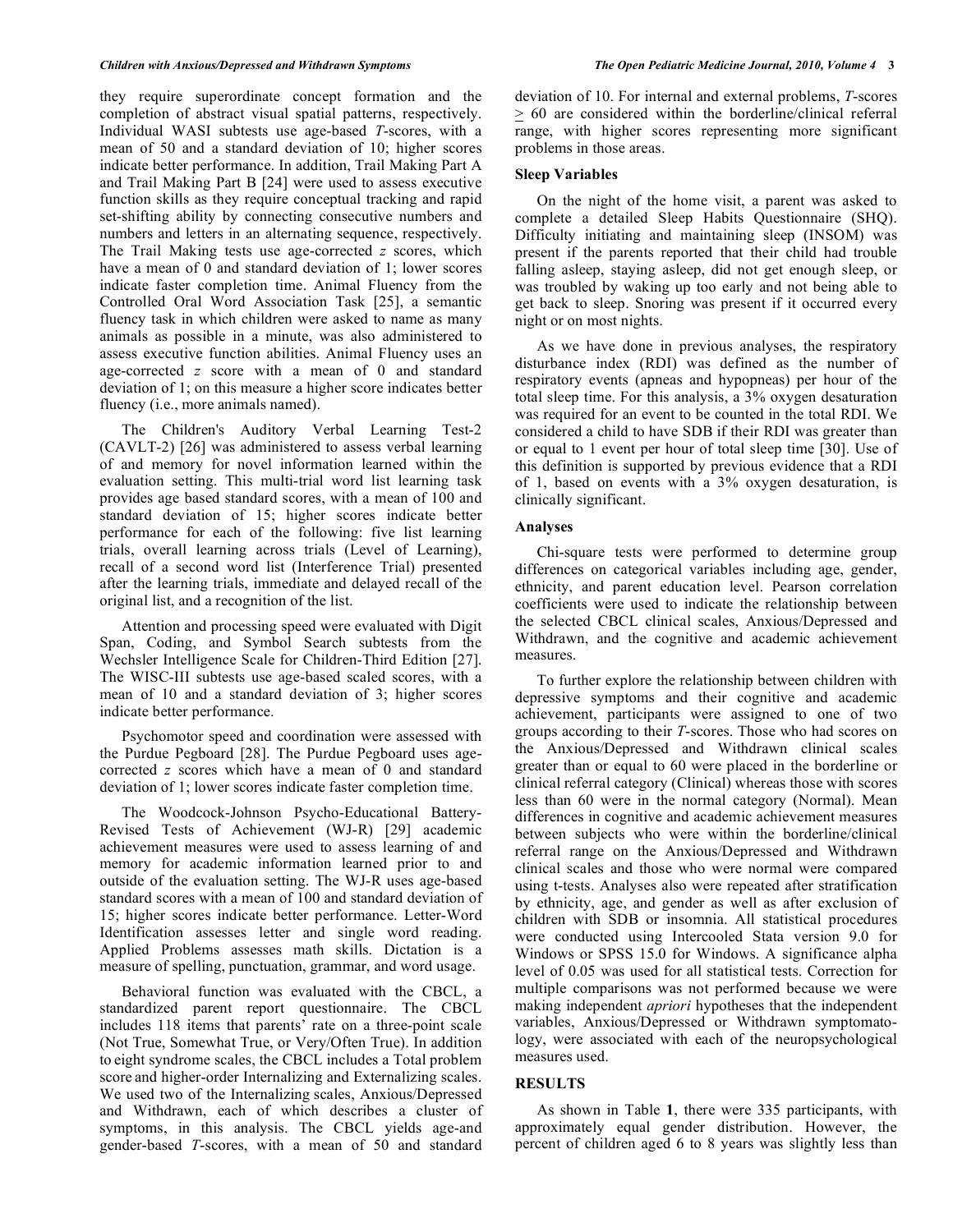those who were aged 9 to 11 years (46% *vs* 54%). Additionally, there were nearly twice as many Caucasian than Hispanic children (63% *vs* 37%). In general, the parents were well educated with 64% having more than a high school education.

| <b>Sample Characteristics</b> | Total Sample Size $(N) = 335$ |                |  |  |  |
|-------------------------------|-------------------------------|----------------|--|--|--|
|                               | N                             | $\frac{0}{0}$  |  |  |  |
| Gender                        |                               |                |  |  |  |
| <b>Boys</b>                   | 163                           | 49             |  |  |  |
| Girls                         | 172                           | 51             |  |  |  |
| Age Category                  |                               |                |  |  |  |
| 6-8 years old                 | 155                           | 46             |  |  |  |
| 9-11 years old                | 180                           | 54             |  |  |  |
| Ethnicity                     |                               |                |  |  |  |
| Caucasian                     | 210                           | 63             |  |  |  |
| Hispanic                      | 125                           | 37             |  |  |  |
| Parent Education <sup>*</sup> |                               |                |  |  |  |
| 8 years or less               | $\overline{7}$                | $\overline{2}$ |  |  |  |
| $9-12$ years                  | 111                           | 34             |  |  |  |
| $13-24$ years                 | 212                           | 64             |  |  |  |

 Correlations between symptoms assessed by the CBCL scales and measures of cognitive and academic achievement indicators for the entire cohort are presented in Table **2**. Significant negative correlations were found between both the Anxious/Depressed and Withdrawn clinical scales of the CBCL and two components of global intellectual function as assessed by the WASI. Specifically, the WASI Performance IQ was negatively correlated with anxious/depressed symptomatology ( $r = -0.14$ ,  $p = 0.01$ ) and WASI Verbal IQ was negatively correlated with withdrawn symptomatology  $(r = -0.11, p = 0.04)$ . Symptoms on the Anxious/Depressed and Withdrawn clinical scales were also correlated with WASI Full Scale IQ. There also was a negative correlation between symptoms on both the Anxious/Depressed and Withdrawn clinical scales and language as assessed by the Vocabulary subtest of the WASI ( $r = -0.13$ ,  $p = 0.02$ ;  $r = -1$ 0.15,  $p = 0.00$ , respectively). Moreover, as shown in Table **2**, negative correlations were found between symptoms on the Anxious/Depressed and Withdrawn clinical scales and several other domains including attention and processing speed, executive function abilities, and psychomotor speed and coordination. Strong correlations were observed in attention/processing speed as assessed by the WISC-III Symbol Search ( $r = -0.16$ ,  $p = 0.00$ ;  $r = -0.12$ ,  $p = 0.02$ ) subtest, executive function skills represented by the WASI Similarities ( $r = -0.11$ ,  $p = 0.05$ ;  $r = -0.13$ ,  $p = 0.01$ ) subtest, and psychomotor speed and coordination with the dominant hand as assessed by the Purdue Pegboard ( $r = -0.13$ ,  $p =$ 0.02;  $r = -0.14$ ,  $p = 0.01$ ). In contrast, there were weaker relationships between symptoms on the Anxious/Depressed and Withdrawn clinical scales for visual construction skills, verbal learning and memory, and most academic achievement.

**Table 2. Correlations between Anxious/Depressed and Withdrawn Symptoms in the Borderline/Clinical Referral Range and Cognitive and Academic Measures** 

| <b>Cognitive and</b>                            |         | <b>Anxious/Depressed</b> | Withdrawn |          |  |
|-------------------------------------------------|---------|--------------------------|-----------|----------|--|
| <b>Academic Measures</b>                        | r       | p-Value                  | r         | p-Value  |  |
| WASI Full Scale $IQ1$                           | $-0.16$ | $0.00**$                 | $-0.13$   | $0.02*$  |  |
| WASI Verbal IQ <sup>1</sup>                     | $-0.09$ | 0.10                     | $-0.11$   | $0.04*$  |  |
| WASI Performance IQ <sup>1</sup>                | $-0.14$ | $0.01**$                 | $-0.07$   | 0.18     |  |
| WASI Vocabulary <sup>2</sup>                    | $-0.13$ | $0.02*$                  | $-0.15$   | $0.00**$ |  |
| WASI Similarities <sup>2</sup>                  | $-0.11$ | $0.05*$                  | $-0.13$   | $0.01**$ |  |
| WASI Block Design <sup>2</sup>                  | $-0.12$ | 0.02                     | $-0.05$   | 0.32     |  |
| WASI Matrix Reasoning <sup>3</sup>              | $-0.14$ | $0.01**$                 | $-0.08$   | 0.12     |  |
| WISC-III Coding <sup>3</sup>                    | 0.03    | 0.61                     | $-0.08$   | 0.15     |  |
| WISC-III Symbol Search <sup>3</sup>             | $-0.16$ | $0.00**$                 | $-0.12$   | $0.02*$  |  |
| WISC-III Digit Span3                            | $-0.12$ | $0.02*$                  | $-0.09$   | 0.11     |  |
| Animal Fluency <sup>4</sup>                     | $-0.00$ | 0.95                     | $-0.08$   | 0.13     |  |
| Trail Making Part A <sup>5</sup>                | $-0.06$ | $0.01**$                 | $-0.09$   | 0.12     |  |
| Trail Making Part B <sup>5</sup>                | $-0.15$ | $0.02*$                  | $-0.04$   | 0.43     |  |
| Purdue Pegboard<br>Dominant                     | $-0.13$ | $0.02*$                  | $-0.14$   | $0.01**$ |  |
| Purdue Pegboard Non-<br>dominant <sup>6</sup>   | $-0.08$ | 0.14                     | $-0.05$   | 0.40     |  |
| Purdue Pegboard Both <sup>6</sup>               | $-0.00$ | 0.98                     | $-0.03$   | 0.65     |  |
| CAVLT-2 Level of<br>Learning <sup>7</sup>       | $-0.05$ | 0.39                     | $-0.10$   | 0.06     |  |
| CAVLT-2 Interference <sup>7</sup>               | $-0.04$ | 0.50                     | $-0.12$   | $0.02*$  |  |
| CAVLT-2 Immediate<br>$Recall^7$                 | $-0.02$ | 0.78                     | $-0.07$   | 0.18     |  |
| CAVLT-2 Delayed Recall <sup>7</sup>             | $-0.08$ | 0.16                     | $-0.11$   | $0.05*$  |  |
| WJ-R Letter-Word<br>Identification <sup>8</sup> | $-0.10$ | 0.08                     | $-0.07$   | 0.20     |  |
| WJ-R Applied Problems <sup>8</sup>              | $-0.19$ | $0.00**$                 | $-0.15$   | $0.00**$ |  |
| WJ-R Dictation <sup>8</sup>                     | $-0.13$ | 0.01                     | $-0.04$   | 0.43     |  |

P-value  $* = 0.05$ ,  $* = 0.01$ .

<sup>1</sup>WASI Full Scale, Verbal and Performance IQ use age-based standard scores for composites, with a mean of 100 and standard deviation of 15; higher scores indicate better performance; <sup>2</sup>WASI subtests use age-based *T*-scores, with a mean of 50 and a standard deviation of 10; higher scores indicate better performance. <sup>3</sup>WISC=III subsets use age-based scaled scores, with a mean of 10 and a standard deviation of 3; higher scores indicate better performance. 4Animal Fluency uses an age-corrected *z* score with a mean of 0 and standard deviation of 1; on this measure a higher score indicates better fluency. <sup>5</sup> Trail Making tests use age-corrected *z* scores which have a mean of 0 and standard deviation of 1; lower scores indicate faster completion time. <sup>6</sup>Purdue Pegboard uses age-corrected *z* scores which have a mean of 0 and standard deviation of 1; lower scores indicate faster completion time. <sup>7</sup>CAVLT uses age based standard scores, with a mean of 100 and standard deviation of 15; higher scores indicate better performance. <sup>8</sup>WJ-R uses age-based standard scores with a mean of 100 and standard deviation of 15; higher scores indicate better performance.

 As shown in Table **3**, 58 (17%) children had a *T*-score above or equal to 60 on the Anxious/Depressed clinical scale and were placed in the Clinical group. In a comparison of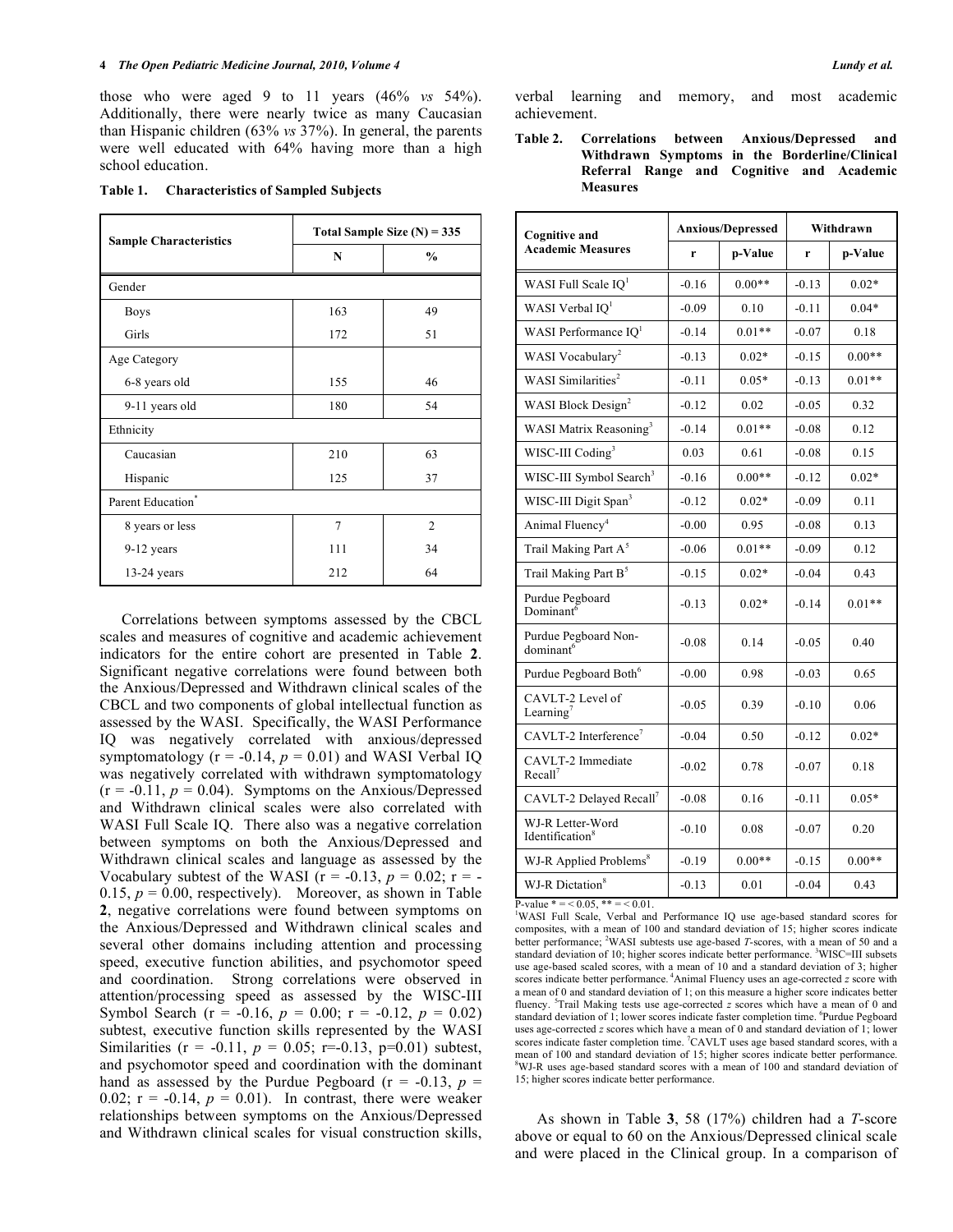**Table 3. Mean Differences for Subjects with Anxious/Depressed Symptoms in the Borderline/Clinical Referral Range as Compared to Subjects Showing No Borderline/Clinical Anxious/Depressed Symptoms on Cognitive and Academic Measures** 

| Dependent Cognitive and academic Measures <sup>1</sup> | <b>Anxious/Depressed N=58</b> |           | Non-Anxious/Depressed N=277 |           |          |  |
|--------------------------------------------------------|-------------------------------|-----------|-----------------------------|-----------|----------|--|
|                                                        | Mean                          | <b>SD</b> | Mean                        | <b>SD</b> | p-Value  |  |
| <b>WASI FSIO</b>                                       | 102.6                         | 13.3      | 108.0                       | 12.6      | $0.00**$ |  |
| WASI Verbal IO                                         | 105.2                         | 17.0      | 109.7                       | 19.0      | 0.10     |  |
| WASI Performance IO                                    | 99.9                          | 15.7      | 106.2                       | 17.7      | $0.01**$ |  |
| <b>WASI</b> Vocabulary                                 | 52.1                          | 9.64      | 55.0                        | 8.10      | $0.02*$  |  |
| <b>WASI</b> Similarities                               | 53.2                          | 8.90      | 55.8                        | 8.90      | $0.05*$  |  |
| <b>WASI Block Design</b>                               | 49.8                          | 8.80      | 52.9                        | 9.61      | $0.02*$  |  |
| <b>WASI Matrix Reasoning</b>                           | 49.9                          | 10.0      | 53.5                        | 9.90      | $0.01**$ |  |
| WISC-III Coding                                        | 11.2                          | 2.80      | 11.0                        | 2.90      | 0.60     |  |
| WISC-III Symbol Search                                 | 11.4                          | 3.17      | 12.7                        | 3.00      | $0.00**$ |  |
| WISC-III Digit Span                                    | 9.30                          | 2.97      | 10.2                        | 2.86      | $0.02*$  |  |
| Animal Fluency                                         | 0.86                          | 1.30      | 0.87                        | 1.32      | 0.95     |  |
| Trail Making Part A                                    | 0.34                          | 0.87      | 0.50                        | 1.00      | 0.27     |  |
| Trail Making Part B                                    | 0.11                          | 0.89      | 0.48                        | 0.91      | $0.00**$ |  |
| Purdue Pegboard Dominant                               | $-1.00$                       | 1.20      | $-0.63$                     | 1.10      | $0.02*$  |  |
| Purdue Pegboard Non-dominant                           | $-0.80$                       | 1.10      | $-0.56$                     | 1.10      | 0.14     |  |
| Purdue Pegboard Both                                   | $-0.60$                       | 1.00      | $-0.60$                     | 1.10      | 0.98     |  |
| CAVLT-2 Level of Learning                              | 103.9                         | 13.9      | 105.7                       | 14.6      | 0.39     |  |
| CAVLT-2 Interference                                   | 98.3                          | 18.4      | 99.9                        | 15.9      | 0.50     |  |
| CAVLT-2 Immediate Recall                               | 104.1                         | 13.4      | 104.8                       | 16.6      | 0.78     |  |
| CAVLT-2 Delayed Recall                                 | 101.0                         | 15.7      | 104.1                       | 15.3      | 0.16     |  |
| WJ-R Letter-Word Identification                        | 104.5                         | 15.5      | 108.5                       | 15.7      | 0.08     |  |
| WJ-R Applied Problems                                  | 104.7                         | 14.1      | 112.1                       | 14.4      | $0.00*$  |  |
| <b>WJ-R</b> Dictation                                  | 94.2                          | 10.5      | 98.3                        | 11.9      | $0.01*$  |  |

P-value  $* = 0.05$ ,  $** = 0.01$ .

<sup>1</sup>Description of scoring for each cognitive and academic measure is given in the legend for Table 2 and in the text of the Methods.

this group with the Normal group who had scores below 60, the Clinical group had lower scores on several measures, which assessed components of intellectual function, language, visual construction skills, attention and processing speed, executive function skills, psychomotor speed and coordination, and basic math and spelling skills. There were few differences found between anxious/depressed symptomatology and verbal learning and memory or academic achievement as related to basic reading. These findings are consistent with the correlation analysis performed on the entire cohort.

 A total of 46 (13%) participants were in the Clinical group on the Withdrawn clinical scale of the CBCL. As documented in Table **4**, similar to the findings observed for the Anxious/Depressed clinical scale, those in the Clinical group on the Withdrawn clinical scale had weaker performance on components of intellectual function, language, attention and processing speed, executive function abilities, psychomotor speed and coordination, and basic math skills. However, when compared to those in the

Clinical group on the Anxious/Depressed clinical scale, a poorer performance was observed on certain trials of the CAVLT-2 suggesting that there was some impairment in aspects of verbal learning and memory for those who exhibited withdrawn symptomatology.

 As shown in Table **5**, 26 (8%) participants were in the Clinical group on both the Anxious/Depressed and Withdrawn clinical scales of the CBCL. The results from the analysis found that those participants in the Clinical group on both these clinical scales had a significantly weaker performance on all components of global intellectual function as assessed by the WASI, which included the WASI FSIQ, Verbal IQ, and Performance IQ. Likewise, differences were observed in language skills (WASI Vocabulary), visual construction skills (WASI Block Design), and most tests of executive function (Similarities and Matrix Reasoning subtests from the WASI and Trail Making Part A and B). Furthermore, the attention and processing speed measures (Symbol Search and Digit Span subtests from the WISC-III) and psychomotor speed and coordination with the dominant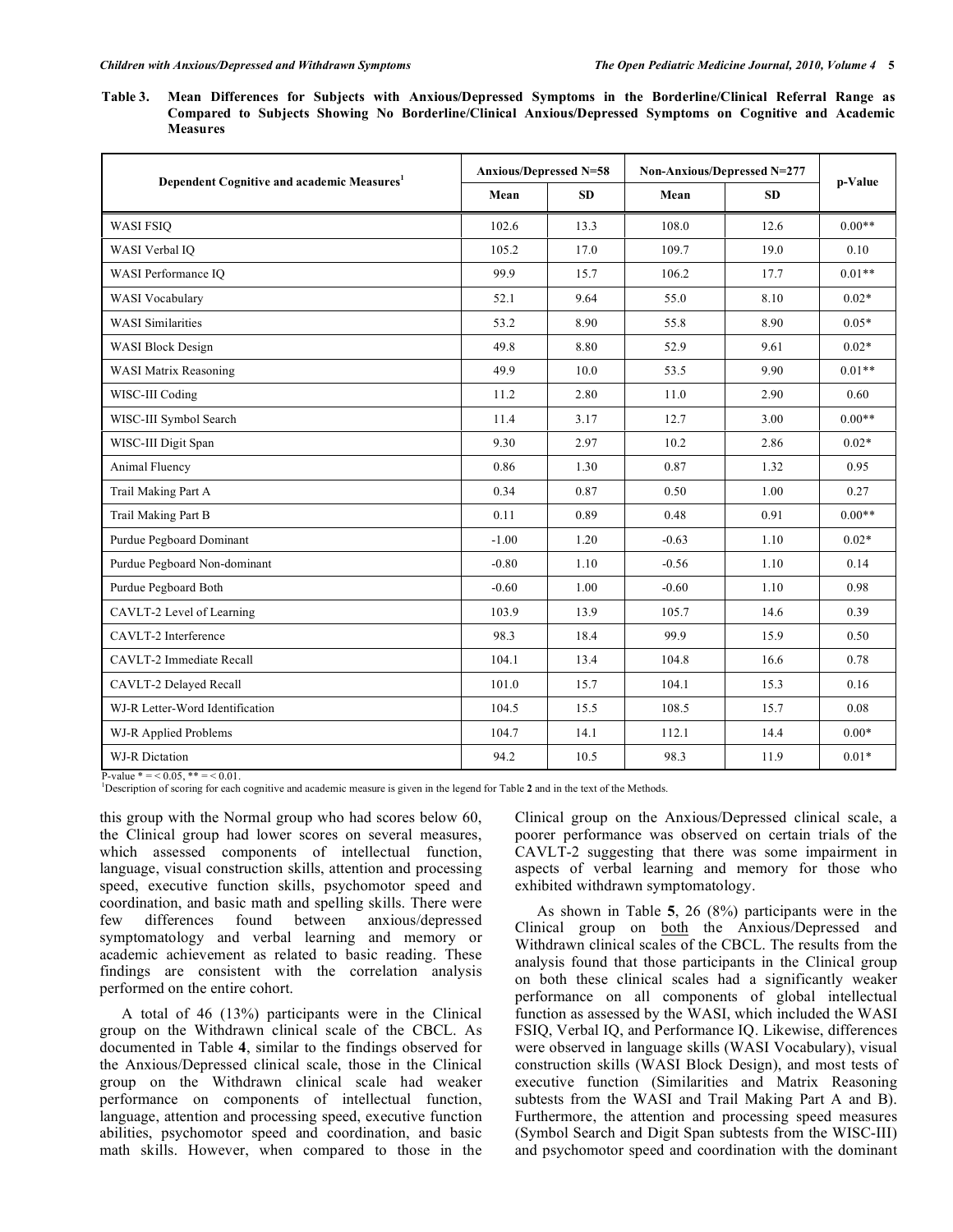**Table 4. Mean Differences for Subjects with Withdrawn Symptoms in the Borderline/Clinical Referral Range as Compared to Subjects Showing No Borderline/Clinical Withdrawn Symptoms on Cognitive and Academic Measures** 

| Dependent Cognitive and Academic Measures <sup>1</sup> | Withdrawn $N = 46$ |           | Non-Withdrawn $N = 289$ |           |                |
|--------------------------------------------------------|--------------------|-----------|-------------------------|-----------|----------------|
|                                                        | Mean               | <b>SD</b> | Mean                    | <b>SD</b> | <b>P-Value</b> |
| <b>WASI FSIO</b>                                       | 102.8              | 13.4      | 107.7                   | 12.6      | $0.01*$        |
| WASI Verbal IO                                         | 103.7              | 16.7      | 109.7                   | 18.9      | $0.04*$        |
| WASI Performance IO                                    | 101.9              | 17.9      | 105.6                   | 17.4      | 0.18           |
| <b>WASI</b> Vocabulary                                 | 51.3               | 9.05      | 55.0                    | 8.23      | $0.01**$       |
| <b>WASI</b> Similarities                               | 52.3               | 9.62      | 55.8                    | 8.71      | $0.01**$       |
| <b>WASI Block Design</b>                               | 51.1               | 9.24      | 52.6                    | 9.58      | 0.33           |
| <b>WASI Matrix Reasoning</b>                           | 50.8               | 11.4      | 53.2                    | 9.70      | 0.12           |
| WISC-III Coding                                        | 10.5               | 2.84      | 11.1                    | 2.87      | 0.14           |
| WISC-III Symbol Search                                 | 11.5               | 3.03      | 12.6                    | 3.10      | $0.02*$        |
| WISC-III Digit Span                                    | 9.41               | 2.85      | 10.2                    | 2.90      | 0.11           |
| Animal Fluency                                         | 0.59               | 1.01      | 0.91                    | 1.40      | 0.95           |
| Trail Making Part A                                    | 0.26               | 0.83      | 0.50                    | 1.00      | 0.12           |
| Trail Making Part B                                    | 0.32               | 1.16      | 0.44                    | 0.87      | 0.43           |
| Purdue Pegboard Dominant                               | $-1.10$            | 1.40      | $-0.63$                 | 1.03      | $0.01**$       |
| Purdue Pegboard Non-dominant                           | $-0.73$            | 1.30      | $-0.58$                 | 1.07      | 0.40           |
| Purdue Pegboard Both                                   | $-0.67$            | 1.03      | $-0.59$                 | 1.06      | 0.65           |
| CAVLT-2 Level of Learning                              | 101.6              | 16.1      | 106.0                   | 14.1      | 0.06           |
| CAVLT-2 Interference                                   | 94.6               | 16.1      | 100.4                   | 16.3      | $0.02*$        |
| CAVLT-2 Immediate Recall                               | 101.7              | 15.1      | 105.1                   | 16.2      | 0.18           |
| CAVLT-2 Delayed Recall                                 | 99.4               | 15.4      | 104.2                   | 15.3      | $0.05*$        |
| WJ-R Letter-Word Identification                        | 105.1              | 14.4      | 108.2                   | 15.4      | 0.20           |
| WJ-R Applied Problems                                  | 105.2              | 15.4      | 111.7                   | 14.3      | $0.00**$       |
| <b>WJ-R</b> Dictation                                  | 96.4               | 11.1      | 97.8                    | 11.9      | 0.43           |

P-value\*=  $< 0.05$ ,\*\* =  $< 0.01$ .

<sup>1</sup>Description of scoring for each cognitive and academic measure is given in the legend for Table 2 and in the text of the Methods.

hand (Purdue Pegboard) were significantly better in the Normal group. Similar to the pattern observed when the Anxious/Depressed and Withdrawn clinical scales were examined separately, differences in measures of verbal learning and memory as well as academic achievement were less striking with only delayed recall on the CAVLT-2 and the Applied Problems and the Letter-Word Identification subtests on the WJ-R reaching significance.

 Intellectual functioning (IQ) and academic achievement were average for both Caucasian and Hispanic children. Additionally, ethnicity did not affect differences between those participants in the Clinical group and those in the normal group on the Anxious/Depressed, Withdrawn, or both the Anxious/Depressed and Withdrawn clinical scales. Also, age, gender, and parental education had no impact on our findings. Furthermore, in order to evaluate the possible influence of SDB, snoring, and INSOM, we performed separate analyses comparing those with and without these parameters (data not shown). We found little difference in our results after these analyses.

#### **DISCUSSION**

 In this study we found that an increase in anxious/ depressed or withdrawn symptomatology was negatively correlated with performance on neuropsychological measures. More specifically, there was a decrease in general intellectual function for both verbal and nonverbal abilities. Likewise a weaker performance was observed for language, visual construction skills, attention and processing speed, executive functioning abilities, some aspects of verbal learning and memory, and psychomotor speed and coordination with the dominant hand. Academically, basic math, spelling/early writing and reading skills were weaker. There were no significant differences found between those participants who had borderline/clinical referral range depressive symptoms as assessed by the Anxious/Depressed and Withdrawn clinical scale of the CBCL and those participants who did not with regard to ethnicity.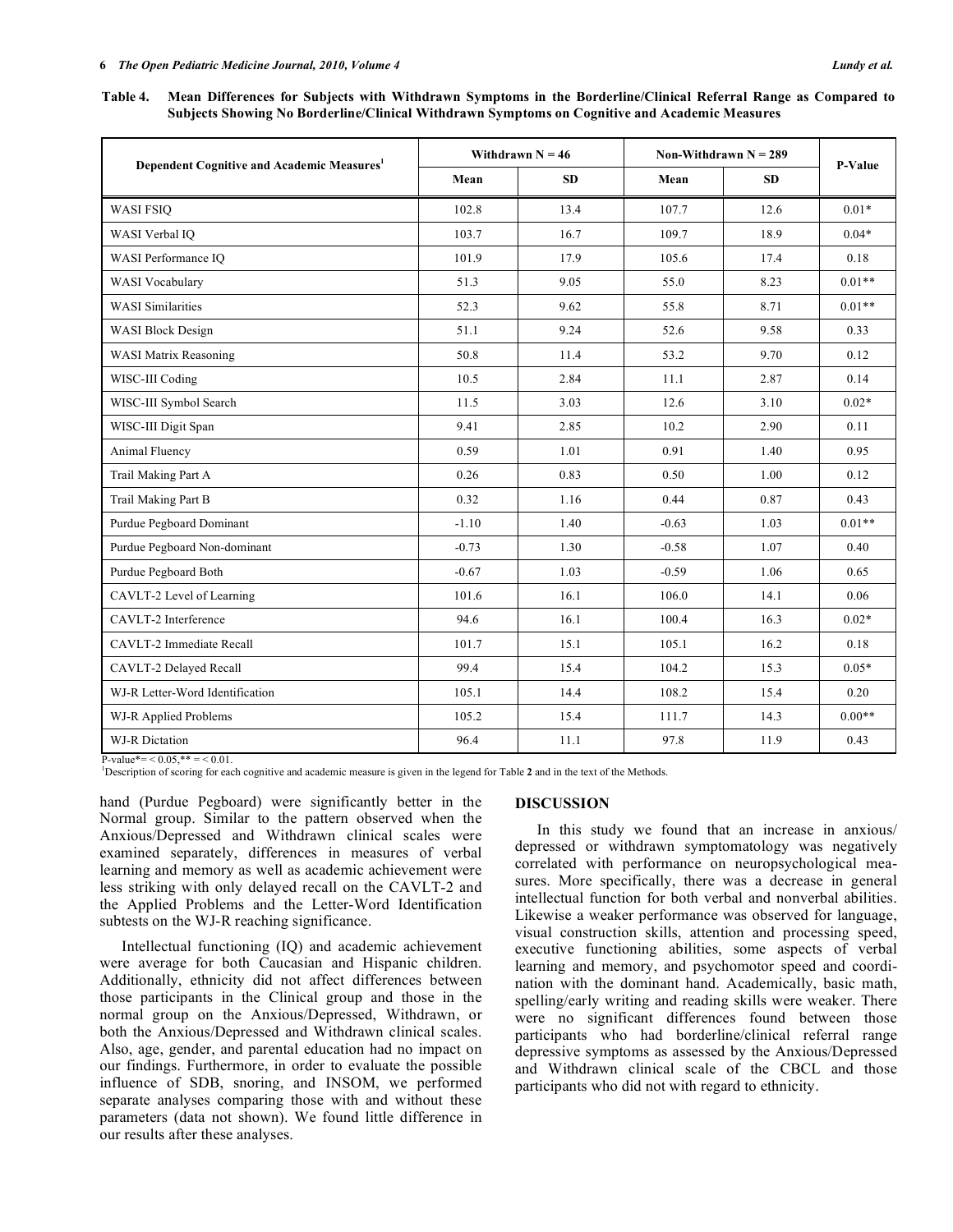**Table 5. Mean Differences for Subjects with both Anxious/Depressed and Withdrawn Symptoms in the Borderline/Clinical Referral Range as Compared to Subjects Showing No Borderline/Clinical Anxious/Depressed or Withdrawn Symptoms on Cognitive and Academic Measures** 

| Dependent Cognitive and Academic Measures <sup>1</sup> | <b>Anxious/Depressed and Withdrawn</b><br>$N=26$ |           | Non-Anxious/Depressed and Withdrawn<br>$N = 257$ <sup>+</sup> | p-Value   |          |
|--------------------------------------------------------|--------------------------------------------------|-----------|---------------------------------------------------------------|-----------|----------|
|                                                        | Mean                                             | <b>SD</b> | Mean                                                          | <b>SD</b> |          |
| <b>WASI FSIO</b>                                       | 99.0                                             | 12.7      | 108.0                                                         | 12.6      | $0.00**$ |
| WASI Verbal IO                                         | 100.0                                            | 18.8      | 109.8                                                         | 19.4      | $0.01**$ |
| WASI Performance IO                                    | 97.0                                             | 14.3      | 106.0                                                         | 17.5      | $0.01**$ |
| <b>WASI</b> Vocabulary                                 | 50.3                                             | 10.7      | 55.1                                                          | 8.20      | $0.00**$ |
| <b>WASI</b> Similarities                               | 49.6                                             | 10.1      | 55.7                                                          | 8.90      | $0.00**$ |
| <b>WASI Block Design</b>                               | 48.0                                             | 8.80      | 52.9                                                          | 9.61      | $0.02*$  |
| <b>WASI Matrix Reasoning</b>                           | 49.0                                             | 11.0      | 53.6                                                          | 9.71      | $0.03*$  |
| WISC-III Coding                                        | 10.5                                             | 2.70      | 11.1                                                          | 2.90      | 0.32     |
| WISC-III Symbol Search                                 | 10.6                                             | 2.63      | 12.7                                                          | 3.04      | $0.00**$ |
| WISC-III Digit Span                                    | 8.62                                             | 2.93      | 10.2                                                          | 2.89      | $0.01**$ |
| Animal Fluency                                         | 0.56                                             | 1.02      | 0.89                                                          | 1.34      | 0.24     |
| Trail Making Part A                                    | 0.07                                             | 0.75      | 0.50                                                          | 1.02      | $0.04*$  |
| Trail Making Part B                                    | 0.11                                             | 0.89      | 0.48                                                          | 0.91      | $0.00**$ |
| Purdue Pegboard Dominant                               | $-1.22$                                          | 1.17      | $-0.61$                                                       | 1.02      | $0.00**$ |
| Purdue Pegboard Non-dominant                           | $-0.94$                                          | 1.03      | $-0.57$                                                       | 1.07      | 0.09     |
| Purdue Pegboard Both                                   | $-0.76$                                          | 1.05      | $-0.60$                                                       | 1.07      | 0.48     |
| CAVLT-2 Level of Learning                              | 100.8                                            | 14.6      | 106.0                                                         | 14.3      | 0.08     |
| CAVLT-2 Interference                                   | 94.8                                             | 16.8      | 100.3                                                         | 15.9      | 0.09     |
| CAVLT-2 Immediate Recall                               | 101.2                                            | 13.1      | 104.9                                                         | 16.5      | 0.26     |
| CAVLT-2 Delayed Recall                                 | 97.7                                             | 15.0      | 104.3                                                         | 15.3      | $0.04*$  |
| WJ-R Letter-Word Identification                        | 101.4                                            | 14.7      | 108.4                                                         | 15.9      | $0.03*$  |
| WJ-R Applied Problems                                  | 101.4                                            | 14.8      | 112.3                                                         | 14.4      | $0.00**$ |
| <b>WJ-R</b> Dictation                                  | 93.6                                             | 12.7      | 98.2                                                          | 12.2      | 0.07     |

 $P-value^* = 0.05$ ,\*\* = < 0.01.

 $+$ Total N < 335 because participants with T Scores  $\geq 60$  on only Anxious/Depressed or Withdrawn CBCL scales were excluded.

Description of scoring for each cognitive and academic measure is given in the legend for Table **2** and in the text of the Methods.

 The results found here are consistent with previous research that has documented negative correlations between severity of depressive symptoms and general intellectual function [3], as well as a weaker performance with regard to visual spatial perception [4], problem solving [5], and working memory tasks [9]. These children with anxious/depressed or withdrawn symptoms also exhibit decreased motor speed [4, 9, 12] and poor coordination [4, 13] as well as weaker mathematic skills [14] and reading skills [15]. In contrast to some of the literature reviewed here, our results only found weaknesses with regard to certain aspects of learning and memory, mainly interference and delayed recall.

 Our results are consistent with observations commonly noted in adults with depression who have problems with attention and processing speed, various aspects of executive function such as basic visual motor tracking and scanning, visual spatial tasks, and variable weaknesses with verbal learning and memory [31, 32]. Although we did not find any problems with verbal fluency, a common executive function weakness found in adults with depression [32], an explanation for the differences between our findings and previous adult studies may be attributable to our study population of children. Unlike many other studies that have clinically derived cohorts with greater severity of depressive symptomatology, our findings were obtained from a general population cohort that was not selected because of symptoms of depression. Thus, the cohort is likely more reflective of elementary school aged children in the general community.

 This study lends support to previous research that has sought to identify a relationship between depressive symptomatology in children and their performance on neuropsychological measures. Our findings highlight the importance of identifying depressive symptoms during an evaluation with a child when poor cognitive functioning and academic achievement is a primary concern, even in those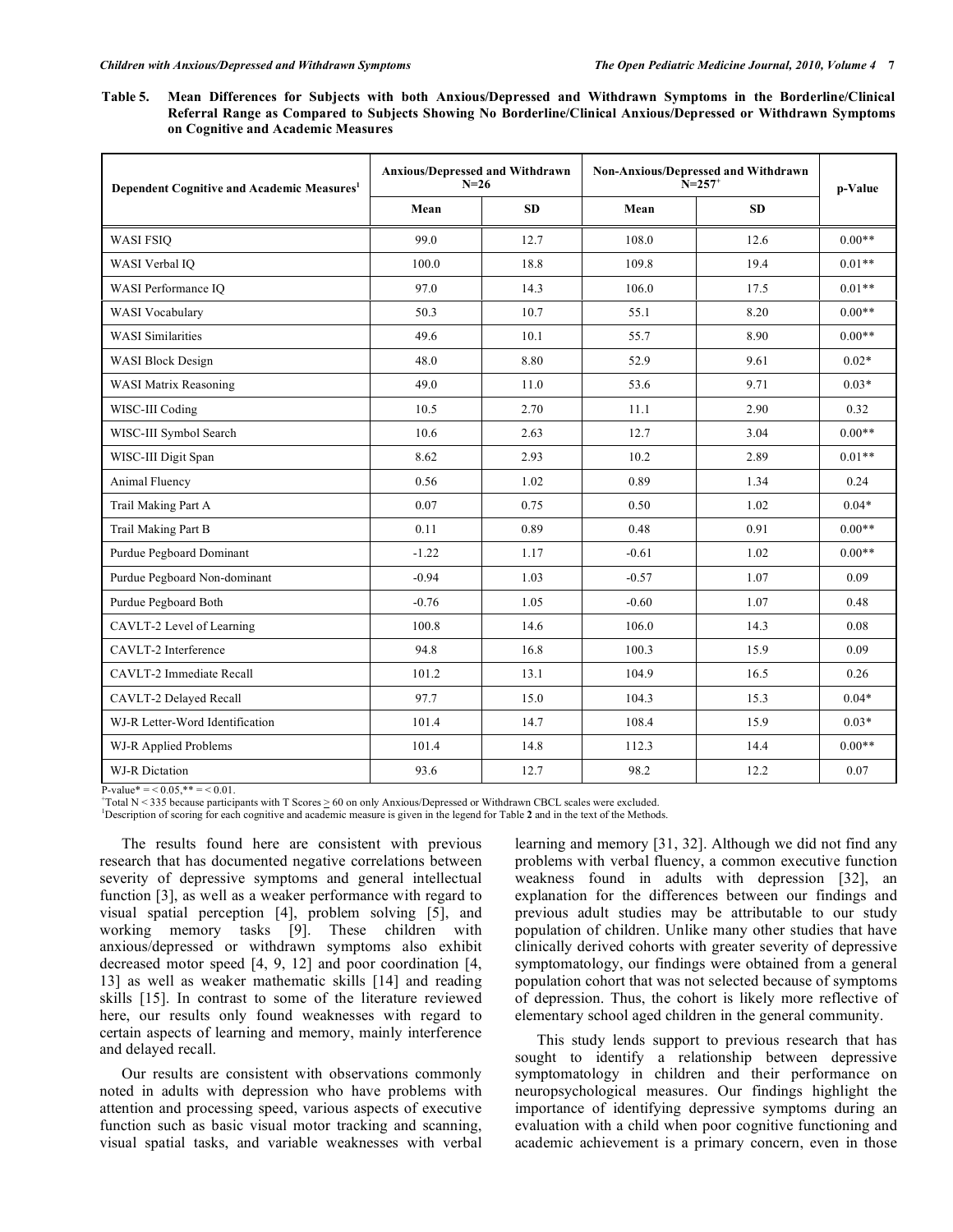who are not overtly depressed. Treatment of such symptoms, if present, would be an important remedial factor in improving performance.

 Clinical manifestations of sleep disorders, in particular SDB (including snoring) and insomnia frequently include symptoms of depression. We do not think that this is a likely explanation to our findings because in focused sensitivity analyses comparing those with and without these conditions, we did not find significant differences in our results.

 One of our initial hypotheses was that the impact of anxious/depressed or withdrawn symptomatology would be greater in those children with Hispanic ethnicity. Recent studies suggest that Hispanic youth, especially adolescent Hispanic girls exhibit higher levels of depression than Caucasians [33, 34]. However, whether depression differentially impacts neuropsychological performance in Hispanic children has not been well studied. Our results suggest there are no performance differences between Hispanic children in comparison to Caucasians.

 There were some clear limitations to this study. The relatively small sample sizes of participants who scored at the borderline/clinical referral range on the CBCL Anxious/Depressed and Withdrawn clinical scales points to the need for conducting a similar study with a larger sample size to compare clinically significant scores on these same clinical scales in order to confirm the findings that were reported in this study. This small sample size could to some degree have been the result of self-selection although the subjects' parents did not know they were being analyzed for depressive symptoms *per se*.

 Another limitation to the study is that by using the CBCL Anxious/Depressed and Withdrawn clinical scales it is quite possible that these results in part reflect both anxious and withdrawn symptoms as well. However, it has been well described in the literature that patterns and correlates of comorbidity for depression, whose symptoms include withdrawal and anxiety clearly exist, and in fact, reflect a larger psychiatric group of internalizing disorders [35]. Nevertheless, subsequent studies should include a specific instrument that only assesses depression such as the Children's Depression Inventory (CDI) [36] or the Children's Depression Rating Scale-Revised (CDRS-R) [37]. Furthermore, in order to maintain a reasonable duration for the neuropsychological evaluation, we were able to select only a single measure to assess depression; multiple assessment tools would have been preferable.

 Future research will benefit from consistent longitudinal research to precisely identify the causal association between depressive symptomatology and various aspects of cognitive functioning and academic achievement. This can be accomplished with larger sample sizes that include meaningful numbers of children. In addition, assessing if there are differences found across more diverse ethnic populations would be useful information. Instruments to measure depression should be consistent, both methodologically and diagnostically. More precise clinical criteria for defining depressive symptomatology are necessary and the development of new tools to assess depression specifically targeting children and adolescents would be helpful. As our understanding of the relationship

#### **CONCLUSIONS**

We found that anxious/depressed or withdrawn symptomatology is associated with poorer cognitive and academic achievement performance in a general population of schoolaged children. These findings may be important considerations when children undergo neuropsychological and/or school-based evaluations for problems with certain aspects of cognitive functioning and/or academic achievement as the underlying cause of the difficulties could be treatable through psychotherapeutic and/or psychopharmacological support.

#### **ACKNOWLEDGEMENTS**

 This study was supported by Grant HL 62373 from the National Heart Lung and Blood Institute.

### **REFERENCES**

- [1] Strauss CC, Lahey BB, Jacobsen RH. The relationship of three measures of childhood depression to academic underachievement. J Appl Dev Psychol 1982; 3: 375-80.
- [2] Rapport MD, Denney CB, Chung KM, *et al*. Internalizing behavior problems and scholastic achievement in children: Cognitive and behavioral pathways as mediators of outcome. J Clin Child Psychol 2001; 30: 536-51.
- [3] Lefkowitz MM, Tesiny EP. Depression in children: prevalence and correlates. J Consult Clin Psychol 1985; 53: 647-56.
- [4] McClure E, Rogeness GA, Thompson NM. Characteristics of adolescent girls with depressive symptoms in a so-called "normal" sample. J Affect Disord 1997; 42: 187-97.
- [5] Emerson CS, Mollet GA, Harrison DW. Anxious-depression in boys: An evaluation of executive functioning. Arch Clin Neuropsychol 2005; 20: 539-46.
- [6] Gunther T, Holtkamp K, Jolles J, *et al*. Verbal memory and aspects of attentional control in children and adolescents with anxiety disorders or depressive disorders. J Affect Disord 2004; 82: 265-9.
- [7] Horan WP, Pogge DL, Borgaro SR, *et al*. Learning and memory in adolescent psychiatric inpatients with major depression: A normative study of the California Verbal Learning Test. Arch Clin Neuropsychol 1997; 12: 575-84.
- [8] Lauer RE, Giordani B, Boivin MJ, *et al*. Effects of depression on memory performance and metamemory in children. J Am Acad Child Adolesc Psychiatry 1994; 33: 679-85.
- [9] Matthews K, Coghill D, Rhodes S. Neuropsychological functioning in depressed adolescent girls. J Affect Disord 2008; 111: 113-8.
- [10] Osborn M, Meador P. The memory performance of selected depressed and non-depressed 9-11-year-old male children. Behav Dis 1990; 16: 32-8.
- [11] Ladouceur CD, Dahl RE, Williamson DE, *et al*. Altered emotional processing in pediatric anxiety, depression, and comorbid anxietydepression. J Abnorm Child Psychol 2005; 33: 165-77.
- [12] Kovacs M, Goldston D. Cognitive and social cognitive development of depressed children and adolescents. J Am Acad Child Adolesc Psychiatry 1991; 30: 388-92.
- [13] Kaslow NJ, Rehm LP, Siegel AW. Social-cognitive and cognitive correlates of depression in children. J Abnorm Child Psychol 1984; 12: 605-20.
- [14] Hodges K, Plow J. Intellectual ability and achievement in psychiatrically hospitalized children with conduct, anxiety, and affective disorders. J Consult Clin Psychol 1990; 58: 589-95.
- [15] Vincenzi H. Depression and reading ability in sixth-grade children. J Sch Psychol 1987; 25: 155-60.
- [16] Wilkinson PO, Goodyer IM. Attention difficulties and moodrelated ruminative response style in adolescents with unipolar depression. J Child Psychol Psychiatry 2006; 47: 1284-91.